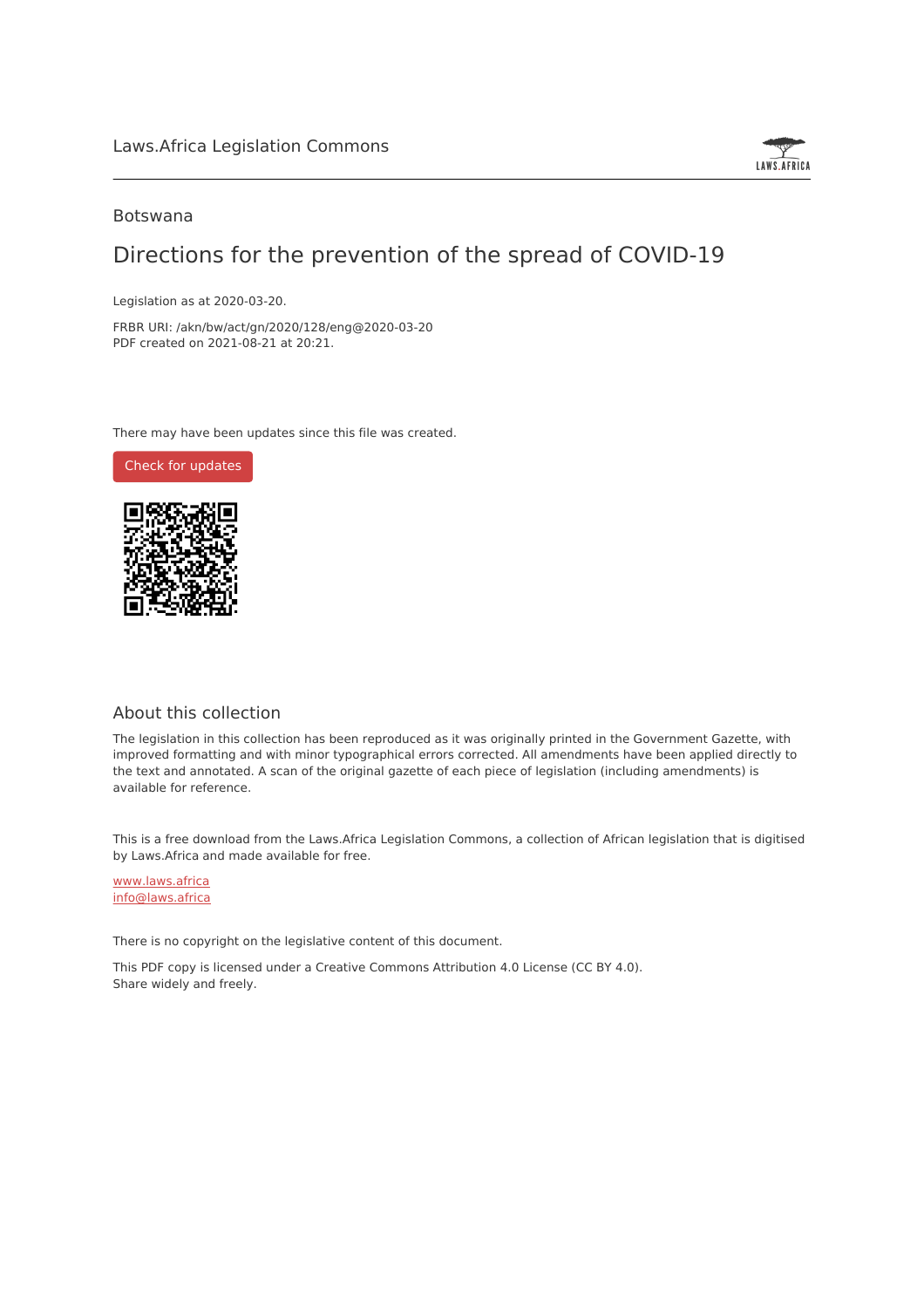# **Table of Contents**

| Directions for the prevention of the spread of COVID-19 | 3              |
|---------------------------------------------------------|----------------|
| Government Notice 128 of 2020                           | 3              |
| 1. Most effective prevention                            | 3              |
| 2. Travel                                               | 3              |
| 3. Social distancing                                    | 3              |
| 4. General advice to the public $-$                     | $\overline{4}$ |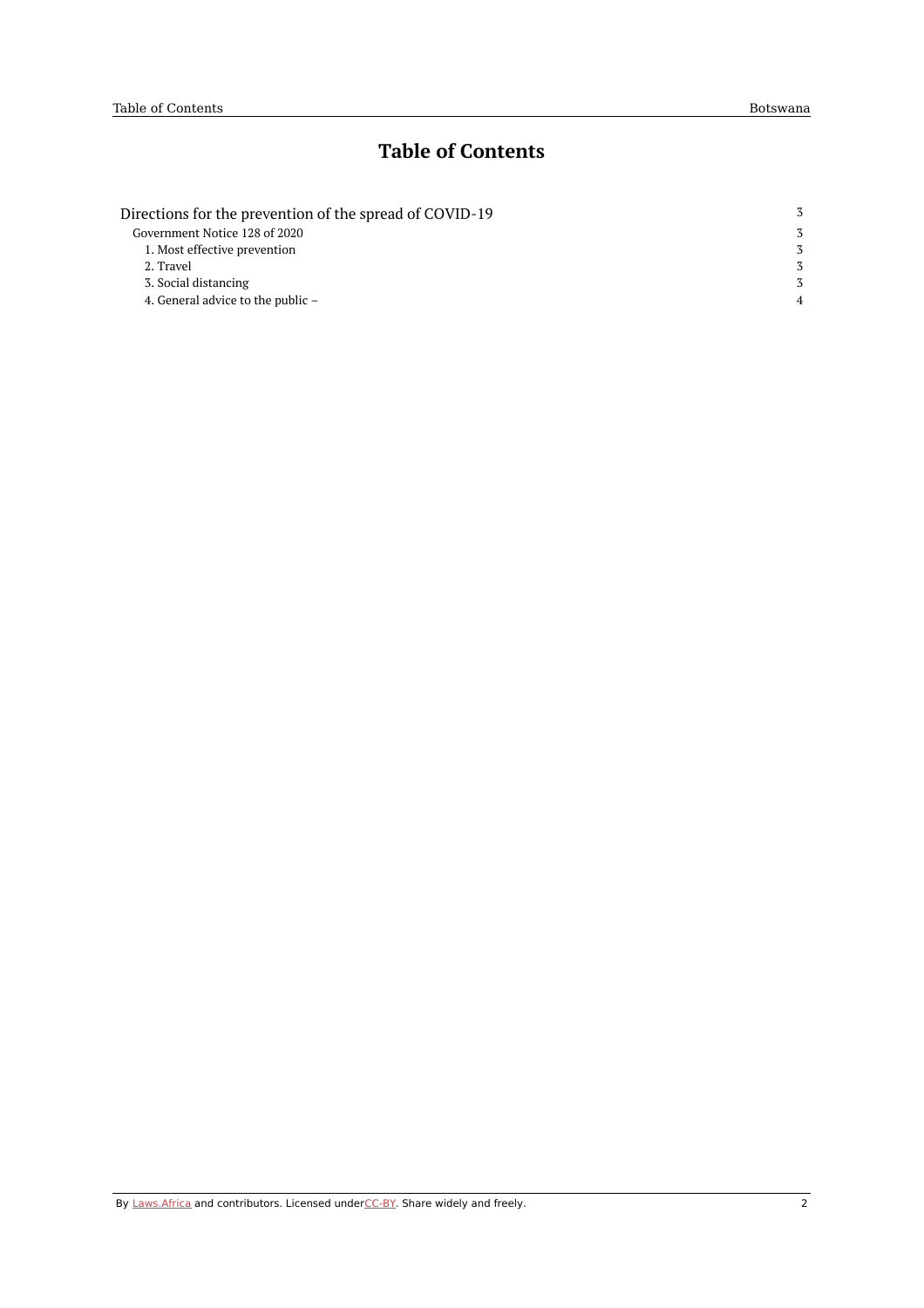### **Botswana**

# <span id="page-2-1"></span><span id="page-2-0"></span>**Directions for the prevention of the spread of COVID-19**

# **Government Notice 128 of 2020**

Published in [Government](https://commons.laws.africa/akn/bw/act/gn/2020/128/media/publication/bw-act-gn-2020-128-publication-document.pdf) Gazette no. 23 on 20 March 2020 **Commenced on 20 March 2020**

*[Up to date as at 20 March 2020]*

[Repealed by Directions for the Prevention of the Spread of COVID-19 [\(Government](https://africanlii.org/akn/bw/act/gn/2020/147) Notice 147 of 2020) on 27 March *2020]*

The Director of Health Services hereby gives the following direction under section 25 of the Public Health Act –

## <span id="page-2-2"></span>**1. Most effective prevention**

The most effective prevention of transmission of COVID-19 is frequent hand wash with clean water and soap for at least 40 seconds.

## <span id="page-2-3"></span>**2. Travel**

- (a) All persons coming to Botswana from high risk countries (as defined by the World Health Organization (WHO)) shall not be allowed entry into the country until further notice;
- (b) Issuance of Visa at Ports of entry and at all Embassies for any person from high risk areas is suspended with immediate effect until further notice;
- $(c)$ Current visas of persons from high risk countries are cancelled with immediate effect until further notice;
- (d) International travel by all Government employees, parastatals and State owned entities is suspended with immediate effect until further notice;
- (e) All Government, parastatals and State owned entities' international meetings and conferences are cancelled until further notice; and
- (f) All public gatherings of more than 10 people is prohibited. For the purpose of this paragraph, public gathering includes but is not limited to –
	- (i) religious activities,
	- (ii) sports events,
	- (iii) conferences,
	- (iv) wedding celebrations,
	- (v) music concerts,
	- (vi) parties,
	- (vii) gymnasiums, or
	- (viii) any other activity or place where the public gathers (with the exception provided under the heading "Social distancing").

## <span id="page-2-4"></span>**3. Social distancing**

 $(a)$ The public shall maintain a maximum of 50 individuals and a distance of 1-2 metres between individual